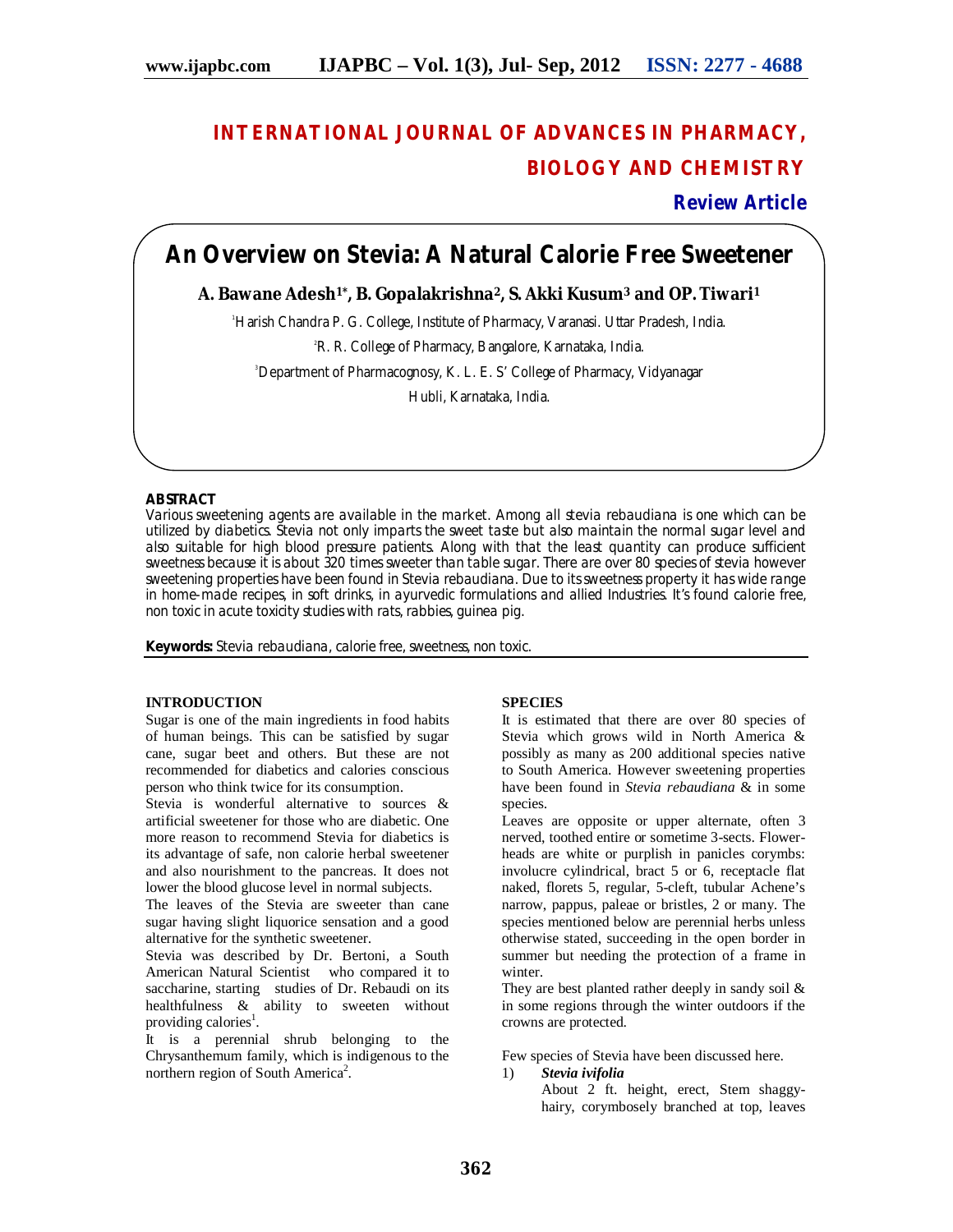rhomboid-lanceolate, deeply sharply toothed, upper sessile. Flower heads white, in fastigiated corymbs; involucre & florets glandular & downy.

2) *Stevia ovata*

About 2 ft. height, Stem erect, Leaves ovate, toothed, wedge shaped at base; upper oblong, sub entire, flower-heads white, in rather compact fastigiated corymbs.

## 3) **Stevia purpurea**

About 18 inch height, erect stem velvery hairy much branched. Leaves lanceolate, alternate. lower obovate. channeled. alternate, lower obovate, channeled, narrowed to stalk, toothed at apex. Flowerheads purple in some what fastigiated corymbs, involucre pale greenish.

#### 4) *Stevia rebaudiana*

Annual herb, 1- 1½ feet height stem puberulous leaves opposite, oblanceolate, crenulate flower heads very small, whitish in a corymb Leaves have a sugary flavour. Synonym:-*Eupatorium rebaudianum*.

## 5) *Stevia salicifolia*

Glabrous shurb, 18 in height leaves opposite, narrow, lanceolate, nearly or quite entire, very shortly stalked, almost connate. Flower-heads white in spreading corymbs.

#### 6) *Stevia serrata*

About 18 inch height stem erect, branched, hairy leaves alternate, somewhat clustered, linear lanceolate, almost glabrous, toothed, entire at base, contracted to stalk. Flower heads white or pink, in fastigiated corymbs<sup>2</sup>. The *Stevia rebaudiana* leaves measure from 2-3 inches long & upto 1 inch wide. When the plant reaches maturity, it is about 2-3 feet tall.

#### **Structure and Sweetening Potential**

The herb is 300 times sweetener than table sugar. But 100% calorie free. The fresh leaf of Stevia is itself 3- 5 times sweetener than table sugar & dried leaf powder is about 30 times sweeteer<sup>1</sup>.

The chemical structure of the stevioside is depicted in fig.1 which has glucoside groups attached to a three carbon ring central structure<sup>4</sup>.



**Fig : 1**  $R1$  = beta-glucose R2 =beta –glucose-beta-glucose

Stevioside (5-10%) & Rebaudioside- A (2-4%) are the sweetest compounds besides the related compounds like Rebaudioside – (1-2%) & Dulcoside A  $&$  C as well as minor glucosides, including flavonoid glycosides, coumarins, cinnamic acids  $\&$  some essential oils<sup>5</sup>. The sweet compound represents about 14% constituents of dried leaves  $\&$  their sweeteners were similar in the structure in that a steviol aglycone connected at C-4 & C-13 to mono, di- or trisaccharides consisting of glucose & or rhamnose residues. The sweetening potencies of the main glycosides present in the leaves of stevia are furnished in table  $\hat{1}^6$ .

| <b>Glycosides</b> | Percent on dry<br>wt. basis | <b>Percent of Total</b><br><b>Glycosides</b> | Sweetening<br>Potency<br>$(sucrose=1)$ | Remark         |
|-------------------|-----------------------------|----------------------------------------------|----------------------------------------|----------------|
| 1) Stevioside     | $5-10$                      | 60-70                                        | 250-300                                | After taste    |
| 2) Rebaudioside-A | $2 - 4$                     | $30-40$                                      | 350-400                                | No after taste |
| 3) Rebaudioside-C | $1-2$                       | $15-20$                                      | 50-120                                 | No after taste |
| 4) Dulcoside      | 0.3                         |                                              | 50-120                                 | No after taste |

**Table 1: Sweetening potencies of diterpene glycosides present in the Stevia leaves**

Stevia & its products have bitter after taste which has restricted its usage in the beverages & Other forms. Sources of bitter after taste of stevia are reported to be as under.

- # Presence of essential oil, tannins & flavonoids.
- # Presence of sesquiterpene lactones.<sup>7</sup>
- # Presence of caryophyllene & spathulend.<sup>8</sup>

#### **Distribution of Glycosides**

On the whole plant level, the glycoside tends to accumulate as the age advances hence the older leaves have more sweetener content than that of younger leaves. Since chloroplast are important precursors in synthesis, those tissues devoid of chlorophyll, like roots & lower stems contain no or traces of glycosides.

Once the flowering is initiated glycoside concentrations in the leaves begin to decline<sup>9</sup>.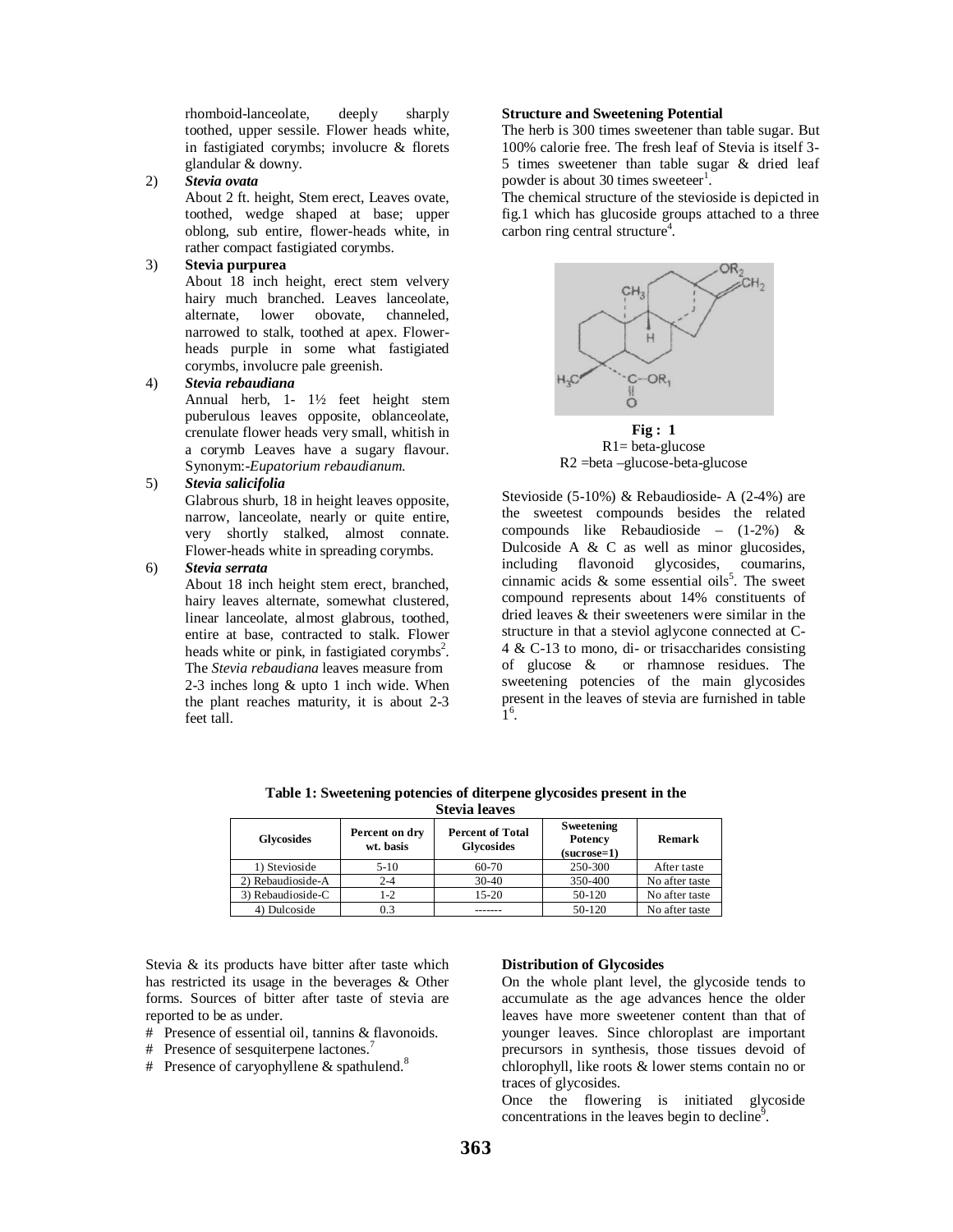One teaspoonful of dried leaves are claimed to have a sweetening value equal to one cup of sugar<sup>10</sup>. Besides being sweet, the herb also scores high on the nutrition chart. It contains beta carotene, aluminium, ascorbic acid, ash, calcium, chromium, iron and magnesium and numerous other phytochemicals<sup>1</sup>.

#### **Medicinal Uses of Stevia**

#### **1) Hypoglycemic action**

Paraguayans say that Stevia is helpful for hypoglycemic and diabetes because it nourishes the pancreas & thereby helps to restore normal pancreatic function11. In semi controlled clinical reports one also encounters this action reported a 35.2% fall in normal blood sugar levels 6-8 hours following the ingestion of Stevia leaf extract12. Similar trends have been reported in humans and experimental animals by other works13, 14.

It is important to note that Stevia does not lower blood glucose levels in normal subjects. In one study rats were fed crude extracts of Stevia leaves for 56 days at a rate at 0.5 to 1.0 gm extract per day. There procedures were replicated by another team of scientists neither groups observed a hypoglycemic action similar negative results have been obtained by observers15, 16, 17.

#### **2) Cardiovascular Action**

Its use as a cardio tonic to normalize blood pressure levels, regulate heart beat, and for other cardiopulmonary indication were 1<sup>st</sup> reported in the rat studies in 1978. <sup>18, 19</sup> neither group observed a hypoglycemic action similar negative result have been obtained by other observers.

## **3) Antimicrobial Action**

Research clearly shows that Streptococcus mutans, Pseudomonas aeruginosa, Proteus vulgaris & other microbes do not thrive in the presence of the non nutritive Stevia constituents. $20$  This fact, combined with the naturally sweet flavour of the herb, make it a suitable ingredient for mouth washes & for tooth pastes $21$ .

## **4) Digestive Tonic Action**

In China, Stevia tea, made from either hot or cold water, is used as a low calorie sweet tasting tea, as an appetite stimulant, as a digestive aid as an aid to weight management and even for staying young. 22

#### **5) Effects on skin**

One of the properties of liquid extract of Stevia that has not yet been investigated experimentally is it apparent ability to help clear up skin problems. The Guarani & other people who have become familiar with Stevia reported that it is effective when applied to acne, seborrhea, dermatitis, eczema, etc. Placed directly in cuts & wounds, more rapid healing, without scarring, is observed. Smoother skin, softer to touch is claimed to result from the frequent application of Stevia poultices & extracts.

## **Other Medicinal Uses**

- As a natural sweetener
- $\triangleright$  For cavity prevention
- $\triangleright$  As a weight loss aid
- $\triangleright$  Diuretics

#### **Uses of Stevia**

- $\triangleright$  As a replacement for sugar & artificial sweeteners
- $\triangleright$  As a flavor enhancer<br> $\triangleright$  As a herbal tea
- $\geq$  As a herbal tea<br> $\geq$  As medicinal p
- As medicinal plant
- $\triangleright$  In pharmaceutical products
- $\triangleright$  In food beverages
- $\triangleright$  In products such as chewing gum, tooth paste , mouth wash
- Blending with other sweeteners<sup>23</sup>
- Blending Stevia ensures value addition to food products
- > Breads with stevia proved to show improvement in texture, softness, & shelf life of  $\bar{b}$ read<sup>24</sup>.

## **Safety of Stevia**

A test of stevioside effect on the hamsters shown no abnormalities in growth / fertility of both sexes, even when high dose of 2500 mg/kg body weight there was no abnormal effect on the growth, weight & fertility of the hamsters.

| Group         | <b>Daily Dose of Stevioside</b> | <b>Effect</b> on |           |        |  |
|---------------|---------------------------------|------------------|-----------|--------|--|
|               |                                 | Growth           | Fertility | Weight |  |
| $I - group$   | $500 \text{ mg/kg}$             |                  |           |        |  |
| $II - group$  | $1000$ mg/kg                    |                  |           |        |  |
| $III - group$ | $2500$ mg/kg                    |                  |           |        |  |
| group         | Zero                            |                  |           |        |  |
|               |                                 | NS               | NS        | NS     |  |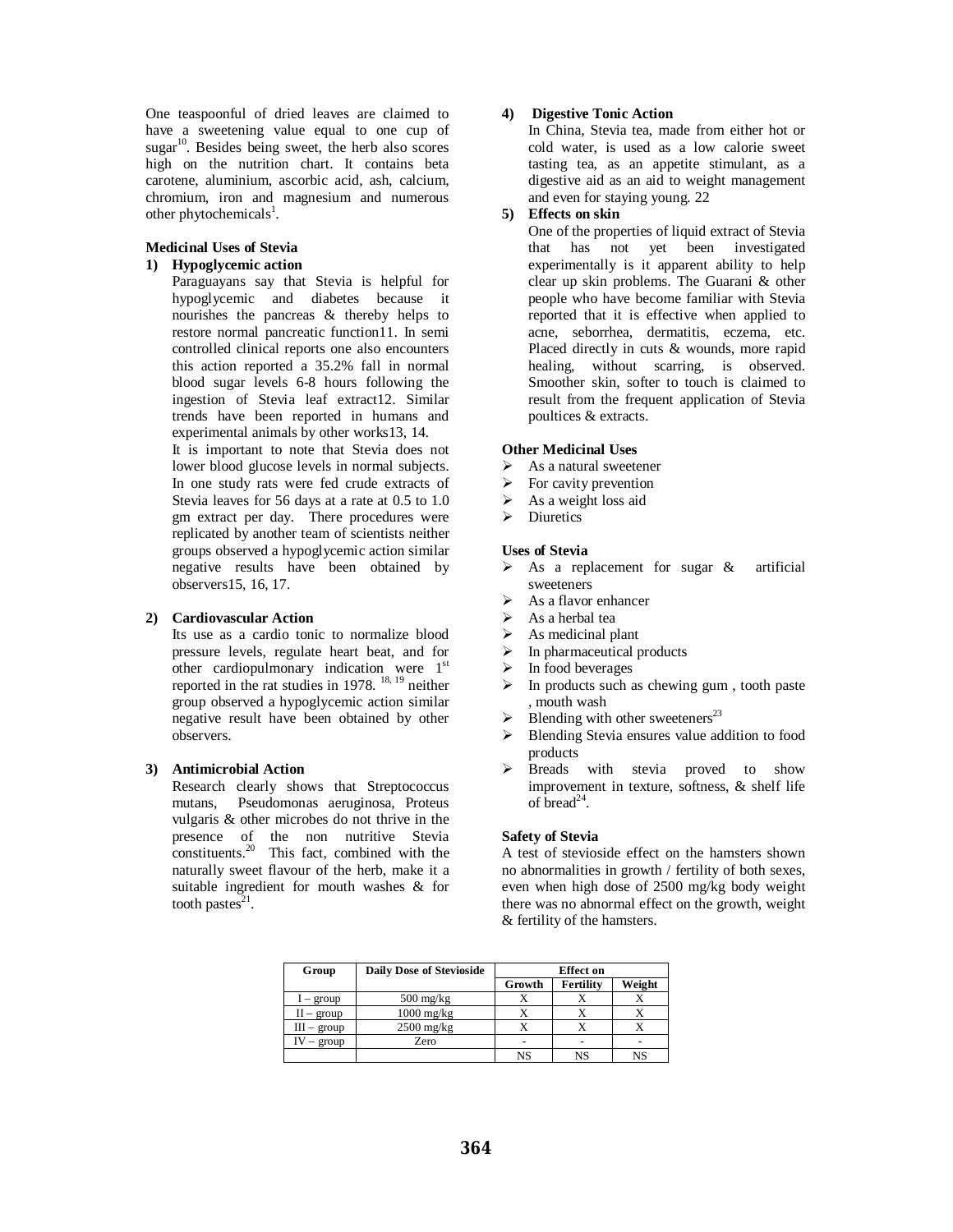#### **Substitute for Sugar<sup>1</sup>**

Shredded leaves can be used as substitute for sugar in cooking. Stevia may replace sugar completely or partly depending on the sugar properties still desired in the final product. A few pharmaceutical companies are said to have evinced interest in the herb to have naturally sweet coated pills & tonics with out any sugar are syrup, which is calorific.

Experiments have shown that Stevia extracts are non-fermenting and do not contribute to the browning reacting of cooked & baked foods. It can be used in any sweet preparation viz- calorie free sweet supari, diabetic ice creams & pastries, low sugar maida & chickpea preparations, sugar free chewing gums, sugar free cola & soft drinks, to sweeten coffee & tea, to sweeten herbal & ayurvedic preparations instead of honey.

#### **Methods of Diterpenoid Glycosides Analysis**

A wide range of analytical techniques have been employed to assess the distribution & level of sweet diterpenoid glycosides in *Stevia rebaudiana*. These includes thin layer chromatography<sup>26, 27, 28</sup> over pressured layer chromatography<sup>29</sup> droplet counter- current chromatography<sup>30</sup>  $\&$  capillary electrophoresis.<sup>31,32</sup>

Stevioside levels have also been determined enzymatically<sup>33</sup> and by near infrared reflectance spectroscopy $34$  in plant strains producing mainly stevioside. The most common analytical method however has been high performance liquid chromatography. Although separations have been also achieved using silica  $gel^{35}$  and hydroxyapatite<sup>36</sup>, hydrophilic<sup>37</sup> & size exclusion columns<sup>38</sup>, amino bonded column have also been used to measure stevioside & related glycosides in food & beverages<sup>39</sup>. Stevioside & rebaudioside A have also been analyzed by HPLC after conversion to the P- bromophenacyl esters of steviolbioside & rebaudioside B.

#### **Other Studies Carried out on Stevia are**

- 1. Study on the degradation of dioxins by the Stevia extract<sup>41</sup>.
- 2. Stevioside biosynthesis by callus, root, shoot & rooted shoot cultures *in vitro.* <sup>42</sup>
- 3. Absorption & metabolism of glycosidic sweeteners of Stevia mixture and there aglycone, steviol in rats and humans<sup>43</sup>.
- 4. Effects of chronic administration of *Stevia rebaudiana* on fertility in rats<sup>44</sup>.
- 5. Trichomes on vegetative & reproductive organs of *Stevia rebaudiana* (Asteraceae) structure & secretory products<sup>45</sup>.
- 6. Cancer Chemopreventive effects of natural sweeteners  $\&$  related compounds<sup>46</sup>.
- 7. Mutagenicity of steviol & its oxidative derivatives in *Salmonella typhimurium* TM  $677^{47}$ .
- 8. Induction of callusogenesis & organagenesis in Stevia rebaudiona leaf & shoot<sup>48</sup>.
- 9. Chemistry & structure of diterpenes of the Kaurane series: II Reduction of isosteviol<sup>49</sup> .
- 10. Biological effects of *Stevia rebaudiana* induced by carbon ion implantation<sup>50</sup>.
- 11. Measurement of relative sweetness of Stevia extract, aspartame, & cyclamate / saccharine blend as compared to sucrose at different concentrations<sup>51</sup>.
- 12. Method of removing off flavour from sweetener extracted from *Stevia rebaudiana*<sup>52</sup>.
- 13. Examination of Steviol glycosides production by hairy root & shoot cultures of *Stevia*  rebaudiana<sup>53</sup>.
- 14. Determination of Stevioside in plant material  $&$  fruit Teas<sup>54</sup>.

#### **Isolation and Purification**

- 1. Improved isolation and purification of stevioside (Steviosides was isolated from Stevia in 3 main steps, hot water extraction, decolourization by electrolysis and simultaneous decolourization and demineralization by ion exchange)<sup>55</sup>.
- 2. Extraction of Stevia glycosides with  $CO<sub>2</sub>$  + Ethanol, and  $CO<sub>2</sub> + water + ethanol<sup>56</sup>$ .
- 3. Extraction of sweet compounds from *Stevia*  rebaudiana Bertoni. (Biochemical method)<sup>57</sup>.
- 4. Extraction of sweet glycosides from *Stevia*  rebaudiana by using ion exchange column<sup>58</sup>.

#### **CONCLUSION**

*Stevia rebaudiana* is a perennial shrub. The glycosides in its leaves, including up to 10% stevioside account for its incredible sweetness, making it unique among the nearly 300 species of Stevia plants, it replaces sugar & artificial sweeteners. Secondly it has been used in various food products, represents empty calories in the diet. Stevia may actually help to prevent cavities. Raw herbal Stevia contains nearly one hundred identified phytonutrients & volatile oil, including trace amounts of rutin, besides this it is safe and can give better development in the industries as well as in home made dishes because it has antimicrobial action too.

#### **REFERENCES**

- 1. McCaleb R., Stevia leaf Too good to be legal?, Herb research foundation,
- 2. Handbook of Ayurvedic Medicine & Herbal Formulations, SBP consultants & Engineers Pvt. Ltd., 2002: 179-182
- 3. Edited by Fred J. Chittenden, OBE; FLS; VMH, Dictionary of Gardening, The Royal Horticultural Society, Oxford Clarendon Press, 1951; 4: 2030.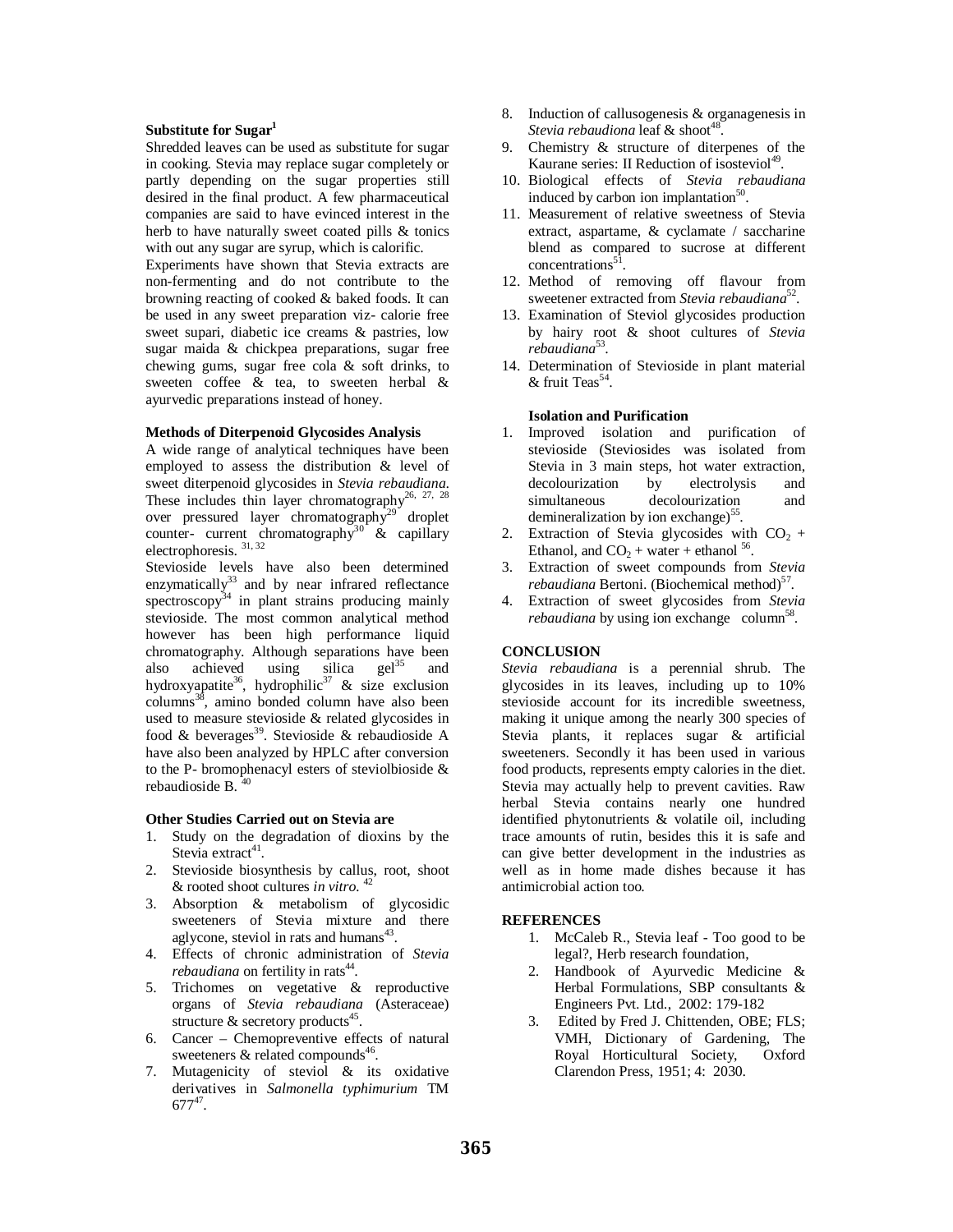- 4. Shock, C.C., Rebaudi's Stevia : Natural non caloric sweeteners, California Agri, 1982; 36 : 94-95.
- 5. Kinghorn, A.D., Biologically active compounds from plants with reputed medicinal and sweetening properties, Journal of natural products, 1987.;50(6),  $1009 - 1024$ ,
- 6. Zang, S.Q., Kutowy O and Ashwani Kumar, *Stevia rebaudiana* leaves – A low calorie source of sweetners. Canadian Chemical News, 1999; 5: 22-23.
- 7. Soejarto DD etal, Potential Sweetening agents of plants origin II. Field search, , Economic Botany, 1983; 37 (1): 71-79.
- 8. Tury; Tsanava V.P., Sardzhvelade, G..P. and Kharebava, L.G, Studies on the volatile compounds of *Stevia rebaudiana*. Subtropicheskie Kul, 1989; 3: 73-77.
- 9. Brandle, J.E and Rosa, N., Heritability for yield leaf : stem ratio & stevioside content estimated from a landrace cultivar of Stevia rebaudiana, Canadian Journal of plant science, 1992; 72(4): 1263 – 1266,.
- 10. Midmore, D.J. and Rank, A.H., A new rural industry – Stevia to replace imported chemical sweetners, RIRDC web publication, project, NO UCQ – 16A, 2002; 2: 16.
- 11. Soejarto, D. D. et al., Econ Bot, 1983; 37- 74,.
- 12. Oviedo, C. A. et al., "Accion Hipoglicemiante de la *Stevia rebaudiana* Bertoni ( Kaa – hee)" Excerpta Medica, 1971; 208: 92-93.
- 13. Alveres, M. et al., Abstract Pap., Semin. Bras *Stevia rebaudiana* Bertoni 1st, 1981, I: XIII.
- 14. Suzuki , H. et al., Nippon Nopei Kagaku Kaishi; Influence of oral administration of stevioside on levels of blood glucose & liver glycogen of intact rats, Tokyo; 1977; 51 (3): 171-173.
- 15. Akashi, H. & Yokoyama, Y., Shokihin Kokyo, Dried leaf extract of stevia, , 1975; 18 (20): 34-43.
- 16. Hanguk; Sikpum Kwahakhoe, chi.. Lee. C..K. et al., 1979; 11: 224-6.
- 17. Usami, M. et al.: Horm. Metab. Res, 1980, 12: 705.
- 18. Boeckh, E. M..A. et al., Avaliacao- clinica do effeito cronico do edulcorante natural *Stevia rebaudiana* bartoni sobre O taste de tolaranci a glucose, parametros clinicose electro cardiographicos em individuos nounais V Simposio de plantas medicinais do brasil, sept 1978; 4-6: 208.
- 19. Humbolt, G et al., Steviosideo : efeitos cardio - circulatorios em ratos V simposio

de plantas medicinais do brazil, 1978: 6: 208.

- 20. Yabu, M. et al., Studies on stevioside, natural sweetener, Horishima daigaku shigaku Tasshi, 1977; 9(1): 12-17.
- 21. Berry, C.W. & Henry, C..A., J. Dental Res, 1981;.690: 430.
- 22. Kinghorn, D. A, & Soejarto, D. D., Stevioside in economic and medicinal plant research, Academic press, 1991; 7: 157-171,.
- 23. Shock, C.C., Rebaudis stevia : Natural noncaloric sweeteners, , California agriculture 1982; 36(9): 4-5.
- 24. Bharathi, N., Sweeter alternative, Times Agri Journal, sept. 2003; 14.
- 25. Yodyingyuad, V. and Bunyawong, S., Effects of stevioside on growth & reproduction, Human Report, 1991; 6: 158-165.
- 26. Tanaka, O., Steviol Glycosides: New Natural Sweetners, Trends Anal Chem 1982, 1: 246 – 248.
- 27. Metivier, J. Viana ,A,.M., Detemination of microgram quantities of stevioside from leaves of *Stevia rebaudiana* Bert. By two diamentional thin layer chromatography, J Exp Bot , 1979; 30: 805: 810.
- 28. Kinghorn, A.D, et al., A Phytochemical screening procedure for sweetener – Kaurene glycosides in the genus Stevia, J of Natural Product, 1984; 47: 439 – 444.
- 29. Fullas, F., Kim, J., Compadre, C.M. and Kinghorn, A.D., Seperation of natural product sweetening agents using overpressured layer chromatography, J Chromatogr, 464: 213-219.
- 30. Kinghorn, A. D., et al,,Potential sweetening agents of plant origin I. Purification of *Stevia rebaudiana* sweet constituents by droplet counter current chromatography, J Chromatogr, 1982; 237: 478 – 483.
- 31. Liu, .J, & Li, S.F.Y., Seperation and determination of Stevia sweeteners by capillary electrophoresis & high performance liquid chromatography, J Liq chromatogr**.** 1995;18: 1703 – 1719.
- 32. Maur, P, Catalano, G., Gardana, C. and Pietta, P., Analysis of Stevia glycosides by capillary electrophoresis , Electrophoresis, 1996; 17: 367 – 371
- 33. Mizukami, H., Shiiba, K. and Ohashi, H., Enzymatic determination of stevioside in *Stevia rebaudiana*, Phytochemistry, 1982; 21: 1927 – 1930
- 34. Nishiyama, P., Alvares, M. and Vieira, Quantitative analysis of stevioside in the leaves of *Stevia rebaudiana* by near infrared reflectance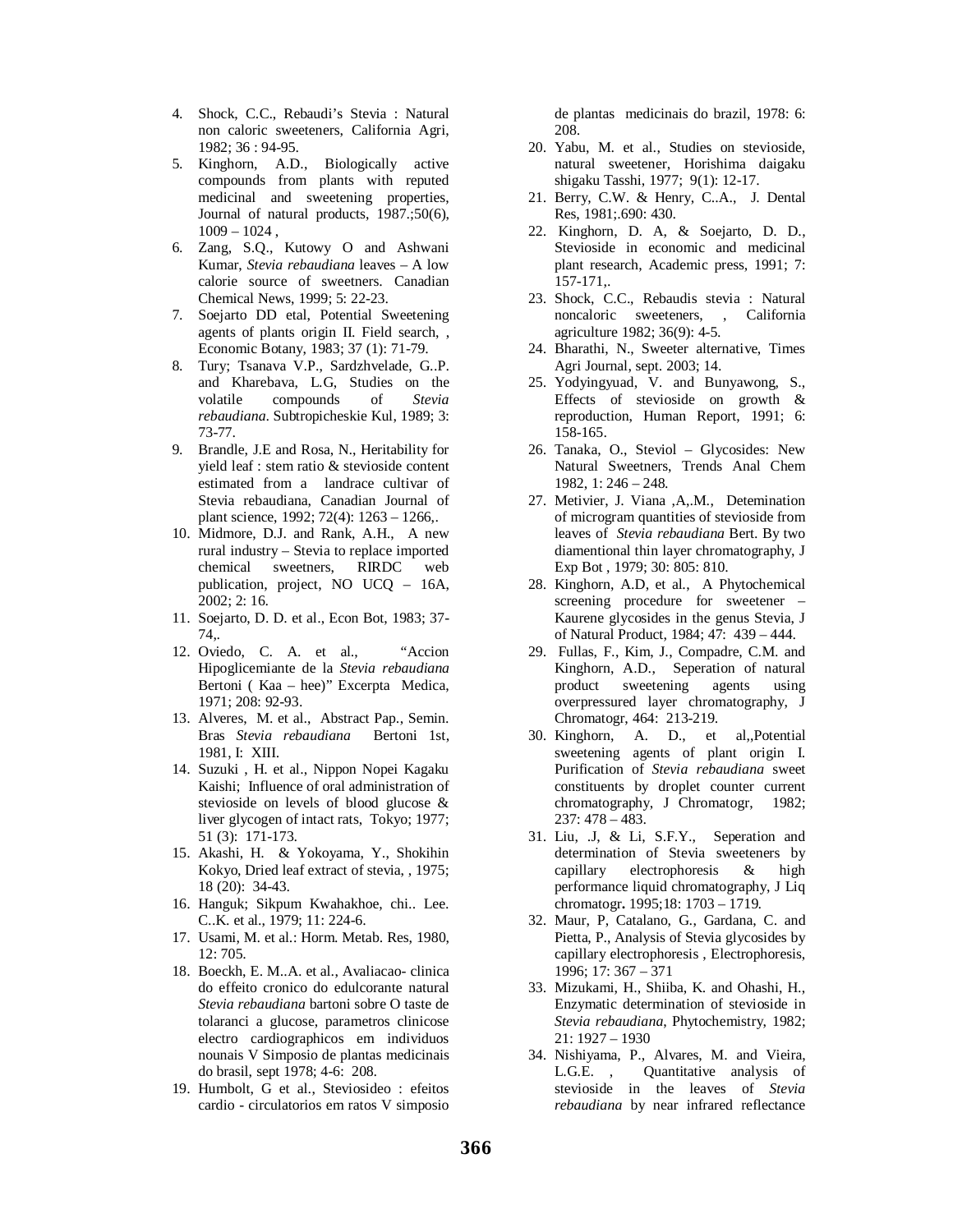spectroscopy, J sci food Agric, 1992; 59: 277- 281.

- 35. Nikolova, Damyanova B., Bankova, V., Popov, S., Seperation & quantitation of stevioside & rebaudioside A in plant extract by normal phase high performance liquid chromatography & thin layer chromatography: a comparison, Phytochem Anal, 19945; 81-85.
- 36. Kasai, R., Yamaguchi, H. and Tanaka, O., High performance liquid chromatography of glycosides on a new type of hydroxyapatite column, J chromatogr, 1987;.407: 205 – 210.
- 37. Hashimoto, Y., Mariyasu, Nakamura S., Ishiguro, S. and Komuro, M., High performance liquid chromatographic determination of Stevia components on a hydrophilic packed column, J Chromatogr, 1978; 161: 403 – 405
- 38. Ahmed, M.S. and Dobberstein, R.H., *Stevia rebaudiana* II High performance liquid chromatographic separation and quantitation of stevioside , rebaudioside A and rebaudioside C, J Chromatogr, 1982; 236: 523 – 526.
- 39. Change, S.S. and Cook, J.M., Stability studies of stevioside & rebaudioside A in carbonated beverages, J Agric Food chem., 1983; 31: 409 – 412.
- 40. Ahmed, M.S., Dobberstein, R.H. and Farnsworth, N.R., *Stevia rebaudiana* I Use of p-Bromophenacyl. Bromide to enhance ultraviolet detection of water soluble organic acids (stevioside and rebaudioside B) in high performance liquid chromatographic analysis , J Chromatography, 1980; 192: 387 – 39.
- 41. Kim Byoung, .et al, ( Environmental and energy research centre , research institute of industrial science and technology, Pohang, 790 – 330, S.Korea)Study on the degradation of dioxins by the stevia extract, Organohalogen Compounds, 54 ( Dioxin 2001), 2001: 251 -254.
- 42. Swanson, et al, (Coll Pharm, Uni I llinois , Chicago, IL 60612, USA). Stevioside biosynthesis by callus, root, shoot & rooted shoot cultures in vitro, Plant Cell Tissue Organ Cult, 1992; 28 ( 2): 151 – 157.
- 43. Koyama, Eriko., Sakai Norifumi, Ohori Yuji, Kitazawa Ken, Izawa Osama, Kakegawa Kunia, Fujino Akiharu, Ui Michio, Absorption & metabolism of glycosidic sweeteners of Stevia mixture and their aglycone, steviol in rats and humans, Food and Chemical Toxicology, June 2003; 41(6): 875 – 883
- 44. Melis, M.S., Effects of chronic administration of *Stevia rebaudiana* on fertility in rats, Journal of Ethanopharmacology, Nov 1, 1999; 67  $(2): 157 - 161.$
- 45. Cornara, L., Bonon, M., Tateo, F., Serrato, Valenti G., Mariotti, M.G., Trichomes on vegetative & reproductive organs of *Stevia rebaudiana* (Asteraceae) structure & secretory products, Plant Biosystems, 2001; 135 (1): 25-37.
- 46. Konishima Takio, Takasaki Midari (Kyoto Pharmaceutical University, Kyoto 607 – 8414, Japan), Cancer – Chemopreventive effects of natural sweeteners & related compounds, Pure and Applied Chemistry, 2002; 74 (7): 1309 – 1316.
- 47. Terai Tadamasa, Ren Huifeng , Mori, G.O., Yamaguchi Yoshihito, Hayashi Tetsuhito ( Department of Applied Chemistry, Osaka Institue of Technology , Osaka 535 – 8585, Japan), Mutagenecity of steviol & its oxidative derivatives in Salmonella typhimurium TM 677, Chemical & pharmaceutical Bulletin, 2002; 50( 7): 1007 – 1010
- 48. Gamkrelidze, K.H., Zarnadzen, Gogoberidze M., Chelidzen ( S. Durmishidze institute of biochemistry & bio technology, Georgian academy of science, GA USA), Induction of callusogenesis & organagenesis in *Stevia rebaudiona* leaf & shoot, Bulletin of Geogian academy Sciences, 2001; 164 (1): 147-150.
- 49. Al' Fonsov, V.A., Bakaleinik, G..A., Gubaidullin, A.T; Kataev, V.E., Kovylyaeva ,G.I., Konovalov, A.I., Litvinov, I.A., Strobyking, I. Yu., Styrobykin, S.I, Litvinov I.A., Andreeva, D.V., Korochkina M.G (Arbuzov institute of organic and physical chemistry Kazan Research Centre, Russian Academy of Sciences, Kazan, Russia), Chemistry & structure of diterpenes of the Kaurane series II Reduction of isosteviol, Russian Journal of General Chemistry, 2000; 17(6): 953-960.
- 50. Shenming Shan, Jiang Xian Zhi, Jin Sen, Chen Liang, Chen Mu Chuan ( The Key Lab of Ministry of Education for Cell Biology & Tumour Cell Engineering, Xiamen University, Xiamen 361005, Peop. Rep. China), Biological effects of *Stevia rebaudiana* induced by carbon ion implantation, Zhiwu Xuebao, 2000; 42(9): 892 -897.
- 51. Cardello, H.M.A.B, D' Silva M.A.P.A, Damasio M.H., ( Department of Food and Nutrition, CP 500-FCF – UNESP,